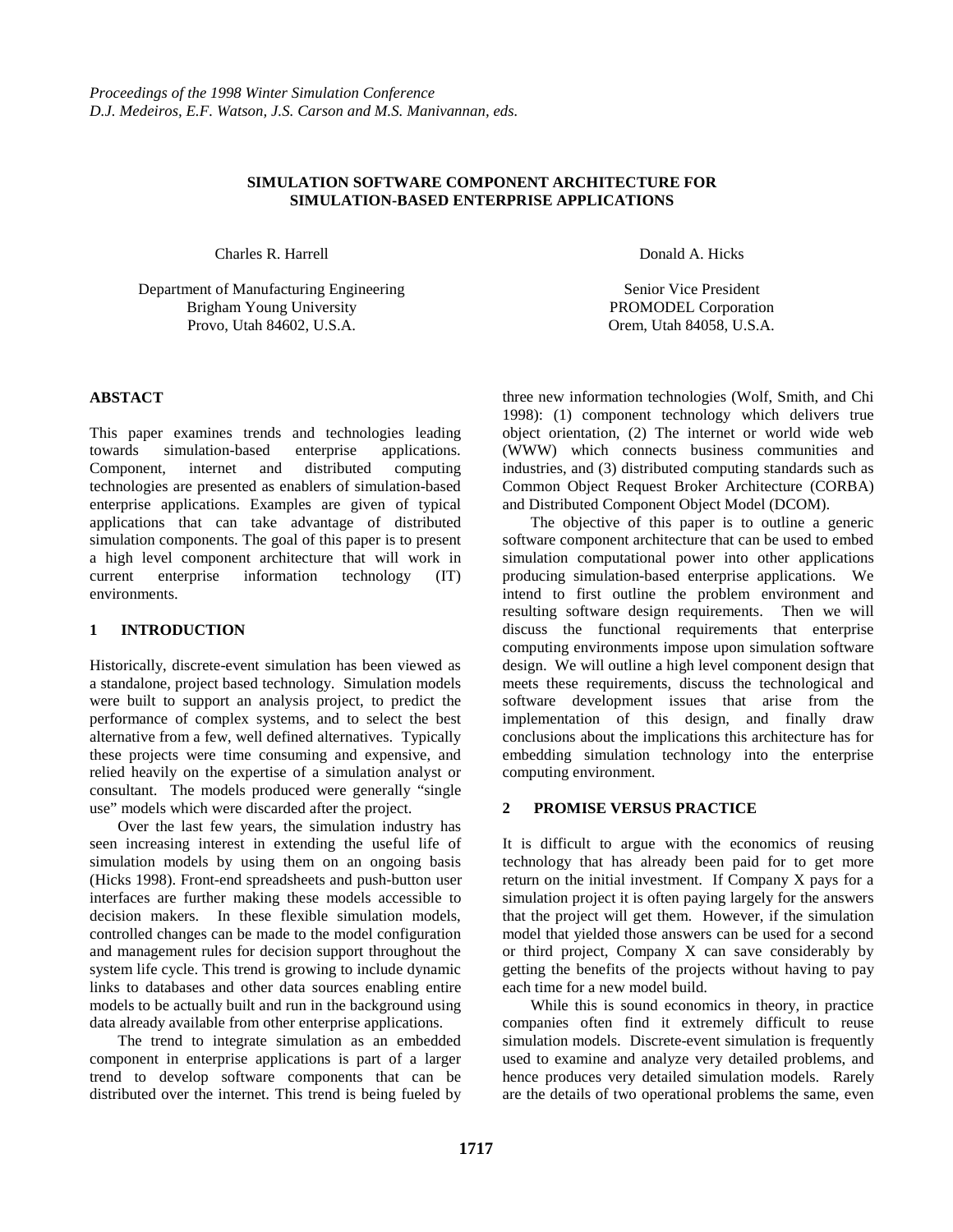if the problems are dealing with similar issues. This means that, from a detailed modeling perspective, every situation is a unique situation, and cannot be modeled generically with a reusable simulation.

# **3 THEORY OF PROBLEM DOMAINS**

One of the more difficult tasks in designing and building discrete-event simulation models is determining the appropriate level of detail. The modeler must translate the real system into an abstract system of objects, object interactions with other objects, and object interactions with the system environment. A modeler who seeks to create an abstract representation of some operation is faced with three options: (1) model the operation in detail to capture actual cause and effect relationships, (2) model the operation without much detail to capture only some of the interactions, or (3) "black box" the operation expressing its presence through a math model or probability distribution.

A model builder will make his "level of detail" decision based on whether he thinks that additional detail will significantly affect the output statistics he is attempting to calculate. Thus, the modeler may decide that the operation in question is not relevant to the question he is interested in answering, and choose to simply ignore its effects.

The ability to resolve "level of detail" decisions based on their relationship with overall objectives is not a trivial skill. Experts make these decisions on a case by case basis, and rely on extremely complicated and difficult to define heuristic decision making procedures. Ask a consultant how he knew to black box one issue and collect data on another, and you're likely to get an answer such as, "Because I've done a number of these kinds of problems before," or "Based on experience."

The important concept here is that there seems to be general classes of problems that are commonly simulated, and that behave similarly in terms of their structure and guidelines for level of detail selection. For example, call center operations are simulated quite often to answer one of several questions. Every single call center is different, so if you wanted to model each call center precisely to determine some statistic to which the smallest details are relevant (such as the number of sticky notes used by the staff each day), you could expect that you would have to model each one from scratch. Fortunately, most call center simulations are focused on determining several key metrics such as staff utilization, customer service, and customer waiting time parameters.

For this class of problems, which we term a "simulation problem domain," the simulation model required to get the answers most users want is consistent and definable. An experienced simulation developer should be able to define all of the data requirements needed to build the call center model, and then further be able to construct appropriate models from those data tables. Hence, the developer can write software that would, for the call center problem domain, consistently generate simulation statistics given only the call center data model.

The concept of simulation problem domains is quite important. It establishes a new framework for evaluating the use of simulation technology in decision making, and breaks the idea of simulation modeling into two broad application types: simulation projects, and embedded simulation-based decision support tools.

Some sample simulation problem domains that we've identified to date include:

- Call Center Applications
- Emergency Room Modeling
- Manufacturing Capacity Planning
- Inventory (Demand-Supply) Simulation
- Business Process Simulation (Harrell and Field 1996)

# **4 SOFTWARE COMPONENTS AND PROGRAM SERVICES**

The requirements placed upon a software program that facilitates embedded simulation applications are quite different from the requirements of a program that supports user driven model development. In traditional simulation model building, the simulation software application acts as a model development environment. It is used on a single workstation or PC and data is entered primarily by the user. The simulation development environment is a general modeling environment that must support a nearly infinite variety of modeling situations. Hence, the modeling language and the software will be used in ways that the designer never anticipated, making it likely that the software will throw exceptions on a regular basis. It is this core issue, designing software to handle infinite use cases, that makes simulation software development environments extremely difficult to make robust and error free.

In simulation development environments, a graphical user interface is the primary means of interacting with the application. The application is nearly always run as a stand-alone executable file, and will occasionally pull data from other sources, acting as a client.

Simulation-based applications, on the other hand, will not involve direct simulation by humans. Instead, the simulation application takes data from existing sources, applies discrete-event simulation to the problem as defined by the simulation problem domain, and creates new data output which is put back into the database. The simulation-based application effectively maps input data tables to output data tables in the same enterprise database.

The simulation-based application is likely to adopt a distributed architecture. The user who takes an action that triggers a requirement for simulation may not even know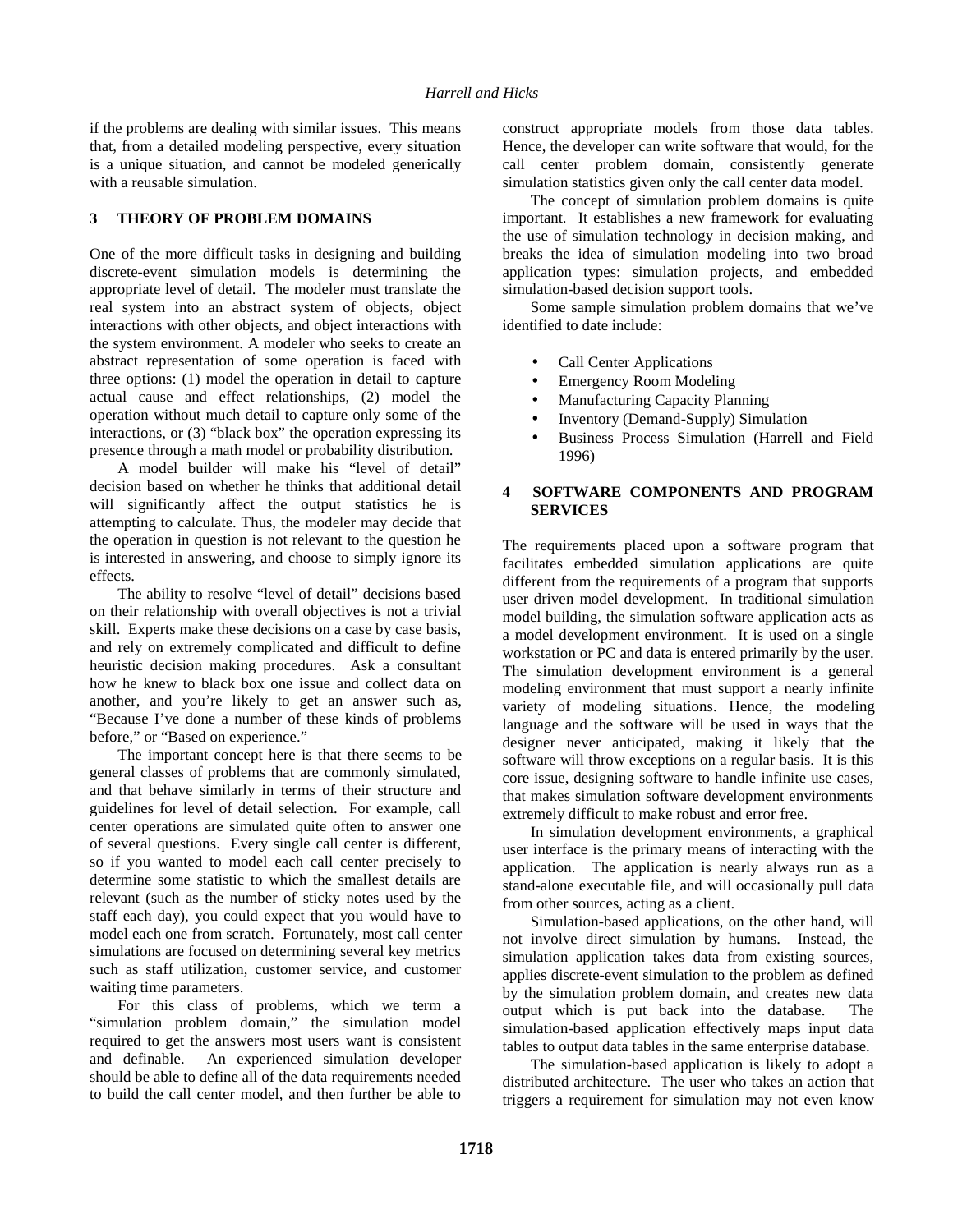he's asking for a simulation to be run. Rather, the user is using some application on the network, and the application is the one requesting the simulation. The simulation program in this case is required to be a server, rather than a client.

Additionally, the simulation software program must have an extremely well defined and documented programmatic interface and extensive APIs. The program must operate as a software component that is designed to support requests for its services. In today's enterprise computing environment, this means adopting a published and widely accepted interface standard such as CORBA or DCOM.

Table 1 shows a comparison of the application characteristics found in simulation projects versus embedded simulation applications:

| Table 1: Requirements for Simulation Projects Versus |  |
|------------------------------------------------------|--|
| <b>Embedded Simulation Applications</b>              |  |

|                       | <b>Simulation</b>  | Embedded          |
|-----------------------|--------------------|-------------------|
| <b>Characteristic</b> | <b>Projects</b>    | <b>Simulation</b> |
| Nature of             | Strategic/Planning | Tactical/Opera-   |
| problem               |                    | tional            |
| Application           | General            | Domain Specific   |
| Interactive Role      | Client             | Server            |
| Primary               | Graphical (GUI)    | Programmatic      |
| interface             |                    | (CORBA,           |
|                       |                    | DCOM)             |
| Sources of input      | User, flat files   | ERP,<br>Corp.     |
| data                  |                    | database          |
| Model Builder         | Human              | Software routine  |
| Destination of        | Flat file report   | ERP.<br>Corp.     |
| output data           |                    | database          |
| User of Output        | Human              | software<br>Other |
|                       |                    | objects           |

To summarize, a simulation model development environment is a robust, graphical-oriented application that generally runs as a stand-alone application and solves any possible problem equally well. A simulation-based application requires a simulation component that can act as a server on a local area network (LAN) or wide area network (WAN), can simulate a few types of problems extremely well and with no exceptions.

# **5 SIMULATION AND OPTIMIZATION COMPONENTS**

Figure 1 illustrates how traditional simulation development environments are typically constructed. Of course, every simulation software package has its own unique variation to this approach.



Figure 1: Traditional Components of Simulation Software (Harrell and Tumay 1994)

In traditional simulation software architectures the basic software components are all integrated into a single monolithic application. Interfaces between the components are internally and are not exposed to the outside world. This is fine for PC based off-line planning and improvement projects. All of the processing happens on one machine, which optimizes the program for quick response to the user's actions. There is no waiting time for a server and no load placed on the network. However, this is totally unsuitable for integrated simulation applications that don't have any graphical components, and that interact with a large number of external applications written by other developers who probably don't know what interfaces the simulation program has implemented.

It is common in simulation, even for traditional simulation model development, for other external applications to be used. Almost every simulation project uses a spreadsheet to manipulate tabular data, a curve fitting component to convert data into probability models, an optimizer or scenario manager to run experiments, an output report generator, and probably some kind of commercial editor (such as MS Word, PowerPoint, or an HTML editor). These other components should not be overlooked in formulating an architecture for simulation because they are just as important to the process of improving corporate decision making. At the same time, instead of communicating at the API level, these components often use the user himself as the vehicle for transferring data.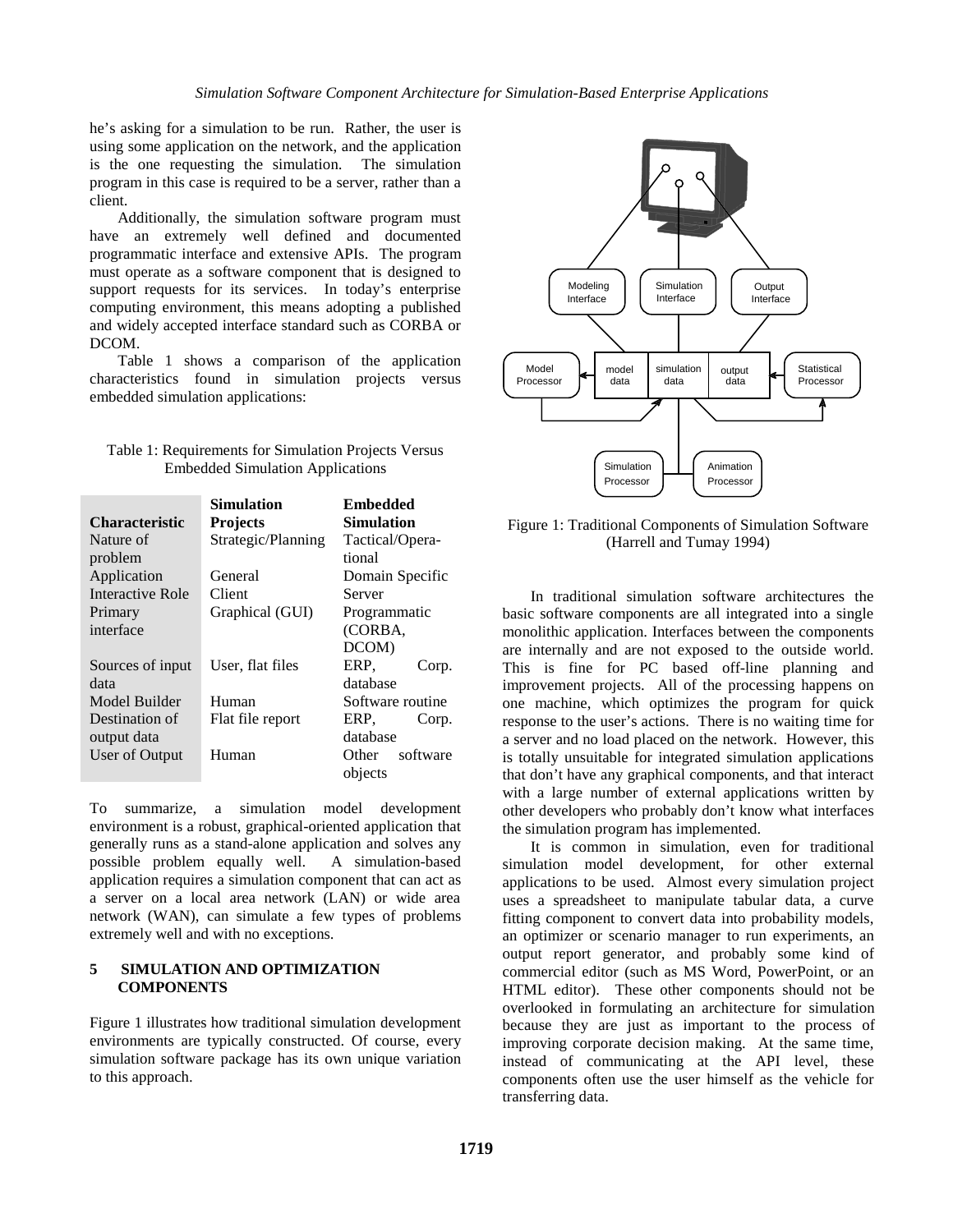|                            | Services Provided<br>by        |  |
|----------------------------|--------------------------------|--|
| <b>Software Component</b>  | Component                      |  |
| <b>Curve Fitting</b>       | Translates raw data lists into |  |
|                            | probability distributions      |  |
| <b>Enterprise Database</b> | Provides a repository<br>for   |  |
|                            | process definition<br>and      |  |
|                            | transaction data               |  |
| <b>Simulation Database</b> | Provides a repository<br>for   |  |
|                            | simulation problem specific    |  |
|                            | data                           |  |
| Data Retriever             | Retrieves the data required by |  |
|                            | the simulation database from   |  |
|                            | all sources of data in the     |  |
|                            | enterprise                     |  |
| Simulation Engine          | Translates simulation database |  |
| Component                  | into experimental<br>results   |  |
|                            | database                       |  |
| <b>Animation Component</b> | Displays graphical animation   |  |
|                            | of model experiment            |  |
| Optimization/Goal          | Conducts multiple simulation   |  |
| <b>Seeking Component</b>   | experiments in order<br>to     |  |
|                            | achieve a specific goal        |  |

Table 2: Software Components Required for Simulation Based Applications

In simulation-based applications, these same components in the simulation software system, both external and internal, come together to transform and generate new data for decisions. By adopting a pure component architecture, however, the components can be reused and tightly linked for a specific problem domain. Below is a table of the software components that are required to configure a simulation-based application, along with the major services those components will provide.

### **6 OUTPUT AND ANIMATION ISSUES**

In this application framework, the simulation engine is basically a translator, or data mapping device. It is used to translate an input database into an output database. While this is not essentially different from what simulation software packages do today, it is important because the focus and main usage has shifted from model building activities to decision-support activities. In the paradigm of simulation-based applications, model building as an activity is performed when the problem is formulated and structured. Hence, the focus shifts from graphical interaction (both in model development and output) to data model interaction.

Of particular interest is the issue of animation. A simulation component that is used to offer its particular services to other applications may not generate animation directly. In stead it may generate detailed output of graphical object movements and status changes of interest in the model. It is then up to other components to determine how to use this information, stored in the experiment output database, to display visualizations.

Animation, seen from the component perspective, is simply another means of displaying output data. It is really no different than other detailed output data produced by a simulation experiment, except in how it is displayed. Thus, the onus of animating and displaying data graphically is placed on the components in the system that is responsible for display.

# **7 INTEGRATING SIMULATION-BASED APPLICATIONS INTO THE ENTERPRISE ENVIRONMENT**

Interoperability has become one of the most important issues for corporate IT departments and software vendors. What was once a wide open "wild west" of computing has quickly converged around several standard protocols that are relevant to integrating simulation components into enterprise applications.

Corporate databases, mainframes, ERP systems such as SAP R/3, BaanERP, Oracle, and PeopleSoft all provide much of the structural information required to produce simulation models. In addition, these applications, which many companies have already implemented, contain much of the detailed transactional data necessary to complete the building of complete simulation models.

Structured Query Language (SQL) is already a standard protocol for communicating with relational databases. Additionally, most of the major enterprise applications used by companies have well defined and relatively complete APIs which can be utilized by the simulation application to gather the data necessary for a problem.

CORBA and DCOM are now accepted industry standards for distributed computing. CORBA was released in 1994 by the Object Management Group and is designed to implement applications across multiple networks, languages and platforms. DCOM is Microsoft's solution for distributed applications and is based on ActiveX component technology. DCOM is currently only supported by Windows and a few UNIX systems.

### **8 CONCLUSIONS**

This paper presents concepts and technologies for implementing embedded simulation in enterprise applications. These applications support complex decisionmaking and shared data. Component software development allows simulation software to be constructed in selfcontained modules with well defined interfaces that can be easily embedded in other applications. The internet, CORBA and DCOM permit software components to be